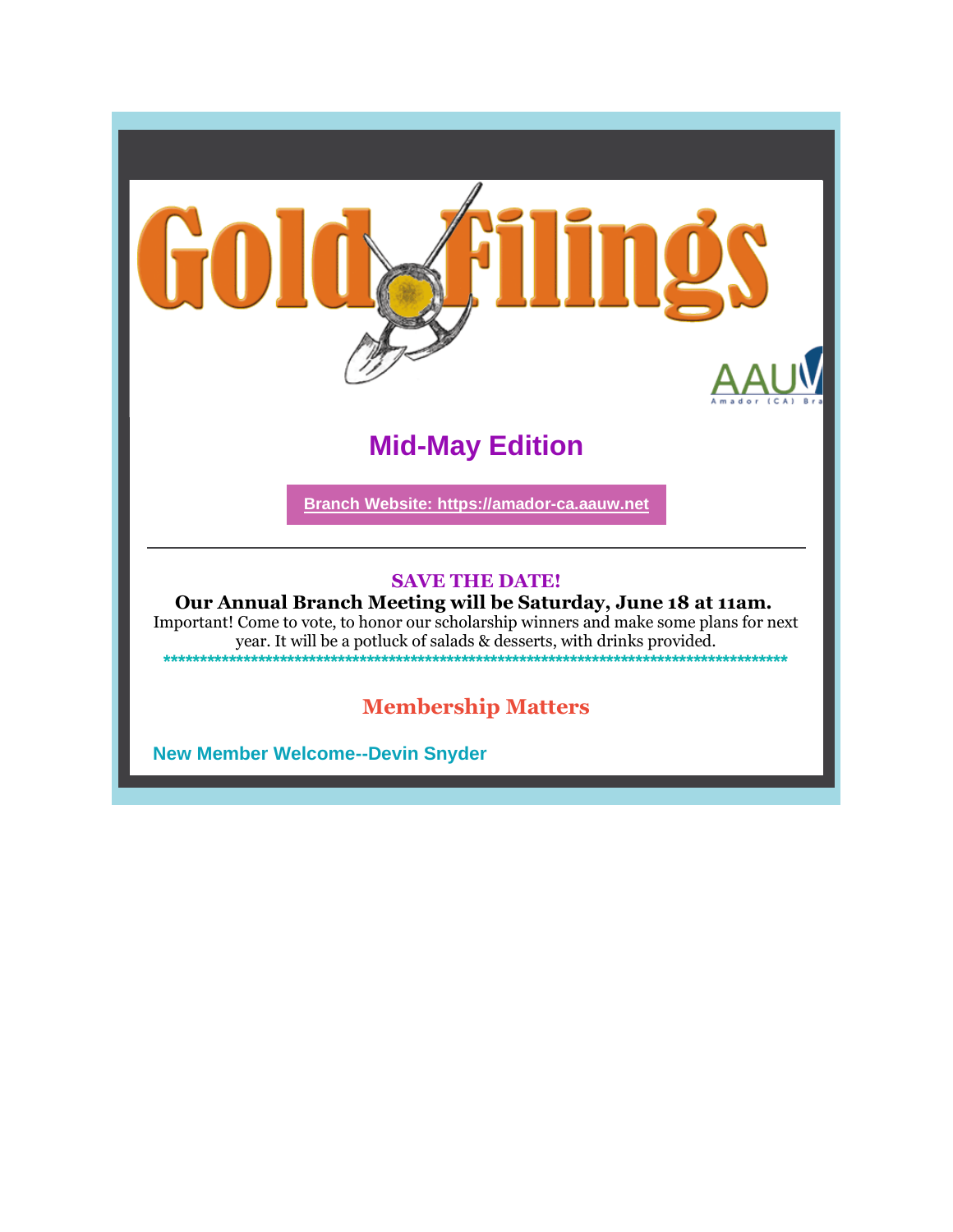

I had the distinct privilege to take moment to get to know one of our new members, Devin Snyder. It is my honor to introduce her to you. She is a scientist, wife, mother, and exceptional new member of our organization. Devin, as she says, has come from all over. She was born in Hawaii and then moved to Arizona where she lived until she was 10, then she moved to Michigan. This is where she found her interest in science.

While in Michigan she attended magnet schools, attending one school for the social studies, english and the like and then bussing to another school for math and science. She attended Point Loma Nazarene University in San Diego for her undergraduate studies and went on to Baltimore for her Graduate Studies. She holds a PhD in Biochemistry and Molecular Biology. She found herself here in Amador County by way of her husband who is from the area. I love how she explained that he followed her to Baltimore and they decided to return to Amador County upon the completion of her graduate studies. Then COVID emerged into all our lives and what was to be a brief stay in Amador County has turned into a longer one. Her husband is a Nurse and currently working for Sutter Amador Hospital.

Devin went on to explain that there is bench work and administrative work in biology and that she found she liked the administrative part of it. Her explanation of bench work and figuring and calculating the factors within your experiments and failures of experiments was quite interesting to me, but I digress. With her husband finding a job at the hospital she considered staying home with their son but opted to submit some job applications. For the past year and a half, she has been a Project Manager through UC Berkley, where see oversees 5 labs, for a grant project funded by the Aligning Science Across Parkinson's. This is a global initiative that promotes open science and collaboration in Parkinson's disease research.

By Anna Jones Williams

**Member Spotlight--Gretchen Kingsbury**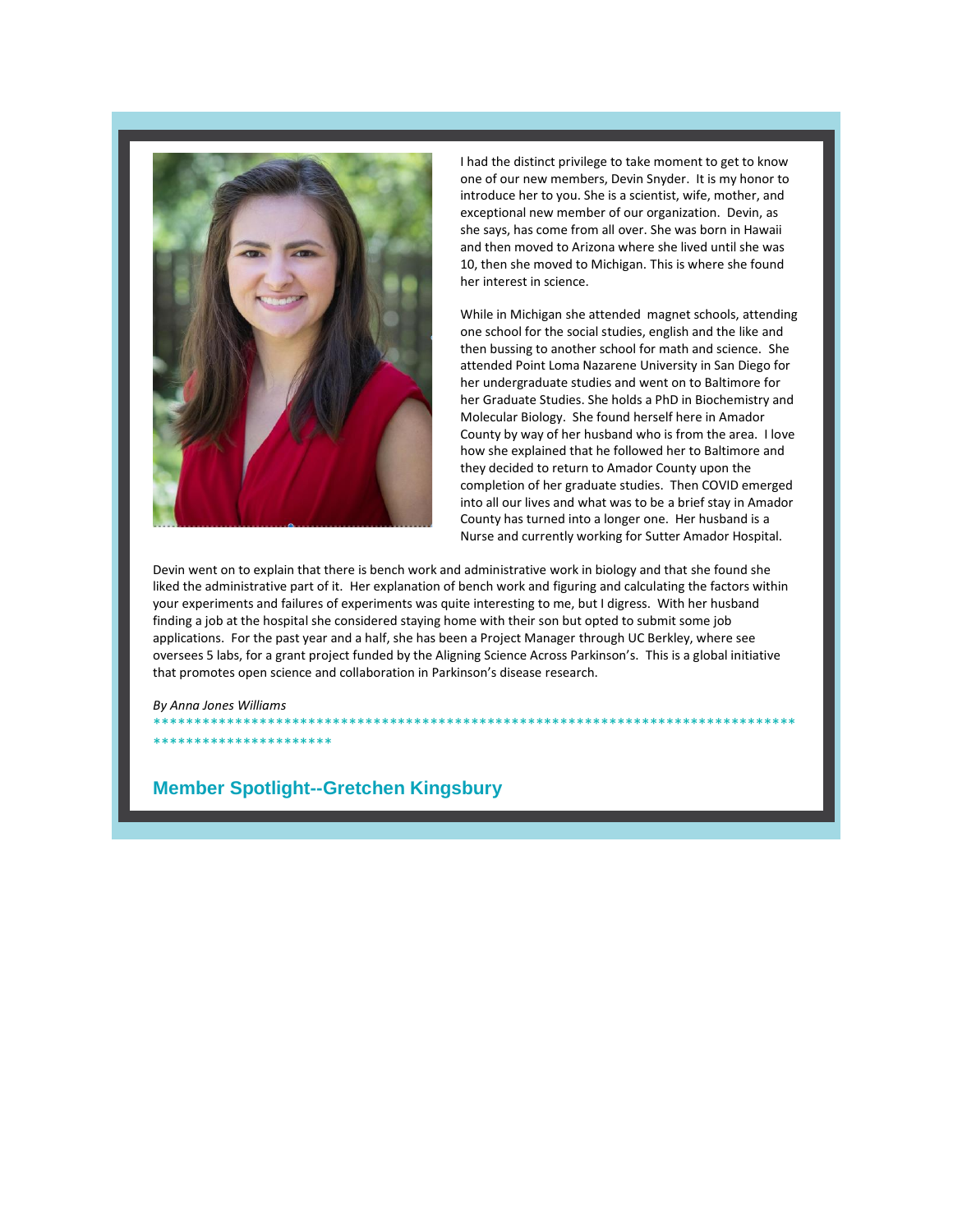

Gretchen Umland Kingsbury was born August 2, 1933, in Cambridge, Massachusetts. She was the oldest of three children. The family moved to California in 1937 when her father took a position as advertising manager for Granat Brothers Jewelry in San Francisco. They were the first family to move across country by airplane. Gretchen grew up in Burlingame, and graduated from Burlingame High School at 16. She attended San Mateo Junior College and graduated from San Jose State College, where she obtained a BA in Health Education and a teaching credential. She later received her MA in education.

Right out of college, Gretchen taught Health Ed and PE at Lowell High School in San Francisco. She married Paul, a corporate stock broker, in 1956 during Christmas break, and enjoyed their honeymoon snow skiing. The couple purchased a 4-plex in San Francisco, which they remodeled together. Their first child, Karen, was born in San Francisco. They then moved to Santa Clara, where Diana was born, and after that Modesto, where Paul had become Wells Fargo branch manager, and two more children — Hale and Jan — were born. While living in Modesto, Gretchen helped other teachers by correcting papers and tutored, saving her money to buy a piano for the family. In 1966 Gretchen and her family moved to Amador County.

Her fifth and last child, Tom, was born here, and she continues to live in their family home just outside of Sutter Creek. Being a mother has been the greatest joy of Gretchen's life. She was very involved in her children's activities when they were young, acting as, among other things, Sunday school teacher, scout leader, 4-H project leader, and softball coach in the Amador County Girls' Softball League, which she and a friend founded. In 1969, Gretchen was a founding member of, and the first president of Amador Branch AAUW. She has been an active member ever since!

Gretchen went back to teaching full-time in Amador County, teaching girls' PE and Health Ed at Jackson Senior Elementary for decades before she became the GATE teacher, inspiring her to get her second MA in GATE Education. Her last two years she taught 6<sup>th</sup> grade. Gretchen was in her 70s when she was called out of retirement to be the Homebound Teacher. She loved the one-on-one interactions this instruction allowed. Gretchen finally fully retired at 82 years young!!

As a teen Gretchen developed a love of horses. She took riding lessons and eventually taught riding. She owned two miniature horses which she had as pets until a few years ago. Except for the past few years, Gretchen has always had a dog. Other interests include reading (mysteries, westerns), playing the piano, guitar and ukulele. As a child Gretchen enjoyed working on household projects with her father. This led to her hobby of remodeling, and the creation of Gretchen's Painting and Papering, a business which she had for over 20 years. I first met Gretchen Kingsbury in the mid-1960s when I was a young teenager, as we were family friends. My mother was a charter member of Amador Branch AAUW along with Gretchen. It was about 20 years later that I found not only do we share a first name, but also a birthday, twenty years apart! Since meeting her all those years ago, she has held a special place in my heart. I call her G1, and she calls me G2.

#### *Gretchen Carlson*

# **Leadership Chair's Message**

**\*\*\*\*\*\*\*\*\*\*\*\*\*\*\*\*\*\*\*\*\*\*\*\*\*\*\*\*\*\*\*\*\*\*\*\*\*\*\*\*\*\*\*\*\*\*\*\*\*\*\*\*\*\*\*\*\*\*\*\*\*\*\*\*\*\*\*\*\*\*\*\*\*\*\*\*\*\*\*\*\*\*\*\*\*\***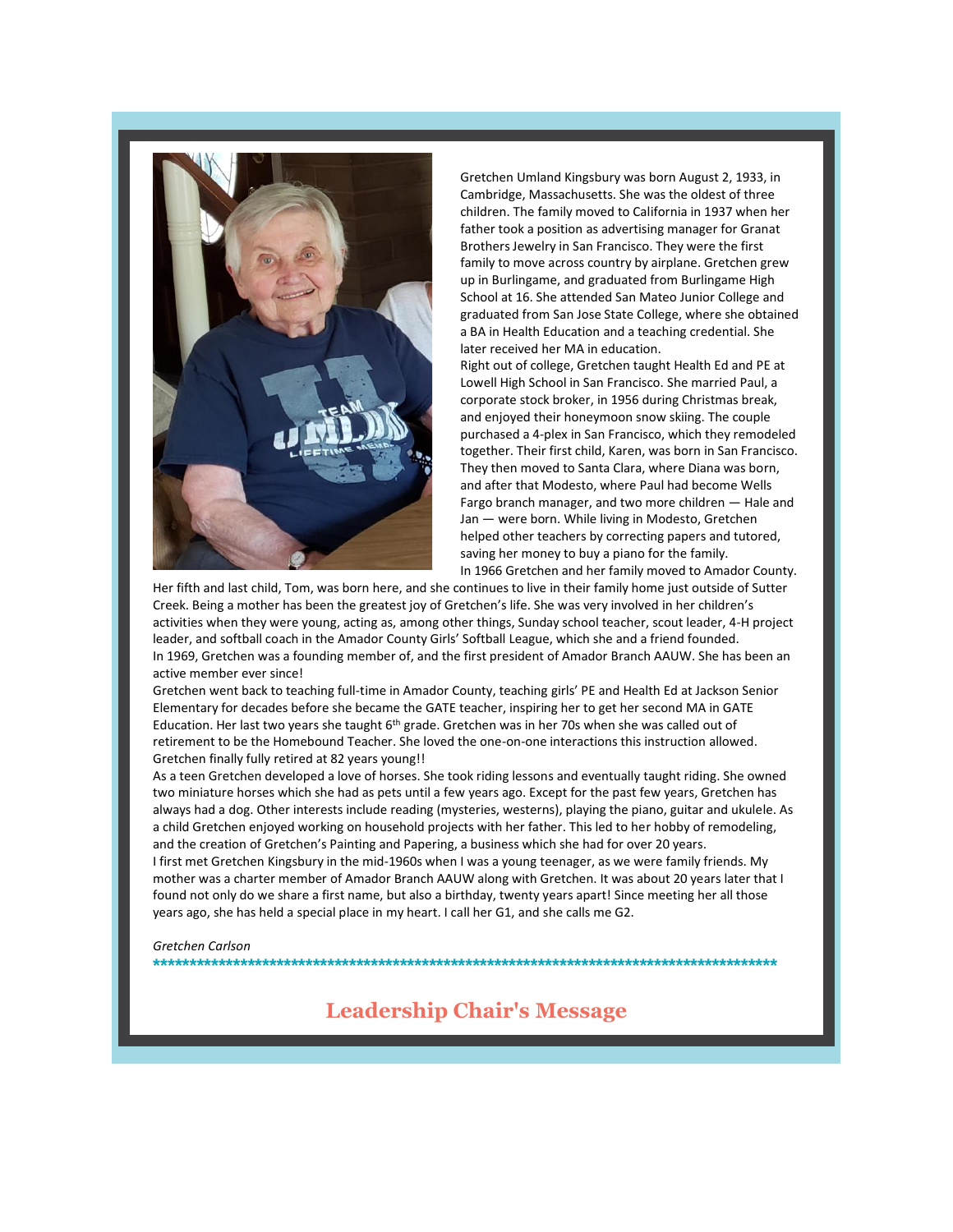I have become increasingly disturbed (as many of you are too) with the movement to ban books in school and public libraries. These actions fly in the face of AAUW's policy of Diversity, Equality and Inclusion. I read an article in today's Sacramento Bee that addresses those concerns. Young people are taking action to protect their right to read. Here are excerpts from that article:

## **Teens fight for right to read with lawsuits, banned-book clubs** BY HANNAH NATANSON

THE WASHINGTON POST

AUSTIN, Texas. On a hot, dusty Wednesday afternoon, 10 girls gathered in their high school library to talk about a book the adults said they weren't allowed to read. They convened to review I.W. Gregorio's "None of the Above." The book tells the story of Kristin, a high school student who discovers she is intersex, a condition in which people are born with atypical combinations of chromosomes, hormones, gonads or genitals. In December, the Leander Independent School District had banned the novel from classroom libraries and from use in high school student book clubs – along with 10 other books – because it features "sensitive topics" and "concepts of sex and anatomy." "So the main thing for this one," Ella said, tucking her blond hair behind her ears, "was strong language and sexual references."

The teens in Texas – who would spend the next hour sharing how they never knew people could be intersex, and wondering what other aspects of the world will remain hidden if grown-ups keep banning books – are part of a swelling movement of students who are gathering all across the country to fight, in ways large and small, for the right to read.

In Missouri, two students filed a lawsuit against their district for yanking eight books from school libraries. In New York, a group of students from the Brooklyn Public Library's Intellectual Freedom Teen Council are meeting weekly on Zoom to coordinate national resistance to the censorship of school books. And in Pennsylvania, students held daily protests outside their high school last fall until administrators reversed their decision to ban more than 300 books, films and articles, the majority by Black and Latino authors. "I didn't want little kids growing up in the district to feel as if African Americans don't matter because our books are not on the shelves," said 17-year-old Christina Ellis, who is Black and helped lead the Pennsylvania demonstrations. "There's no room to grow if you dismiss our history."

Challenges to books in America this academic year reached the highest level since the American Library Association started tracking the issue decades ago. PEN America, a nonprofit that advocates for freedom of expression, found that 1,586 books have been yanked from libraries or classrooms in the past nine months, with the majority disappearing secretly, outside proper procedures. By comparison, 2018, 2019 and 2020 each saw about 300 book challenges or bans, according to an ALA tally. Most of the books targeted feature LGBTQ or Black characters or address LGBTQ themes, race or racism.

Conservative lawmakers in 17 states have passed laws restricting what teachers can say about race, racism and sexism, according to an Education Week tracker, and legislators in at least seven states have passed or are considering laws that limit instruction on gender identity and sexuality.

Cate Marshburn: "They're creating a very small image," the 16-year-old said, "of what people are supposed to look like in the world." Almost exactly two weeks earlier, Christina Ellis had risen before dawn on a Thursday and driven two hours from her home in Pennsylvania to Washington to testify before Congress. She was scheduled to speak before the House Oversight subcommittee on civil rights and civil liberties, which was holding a hearing on "Book Bans and Academic Censorship." Now the high school senior told the lawmakers about the time her elementary school teacher played a documentary on slavery, causing the other children to turn and stare at her, the only Black child in the room. She told them how she avoided bringing her family's Caribbean food to lunch, to forestall snarky comments. She told them how she straightened her hair throughout grade school, hoping White students might feel less tempted to reach out and touch without permission.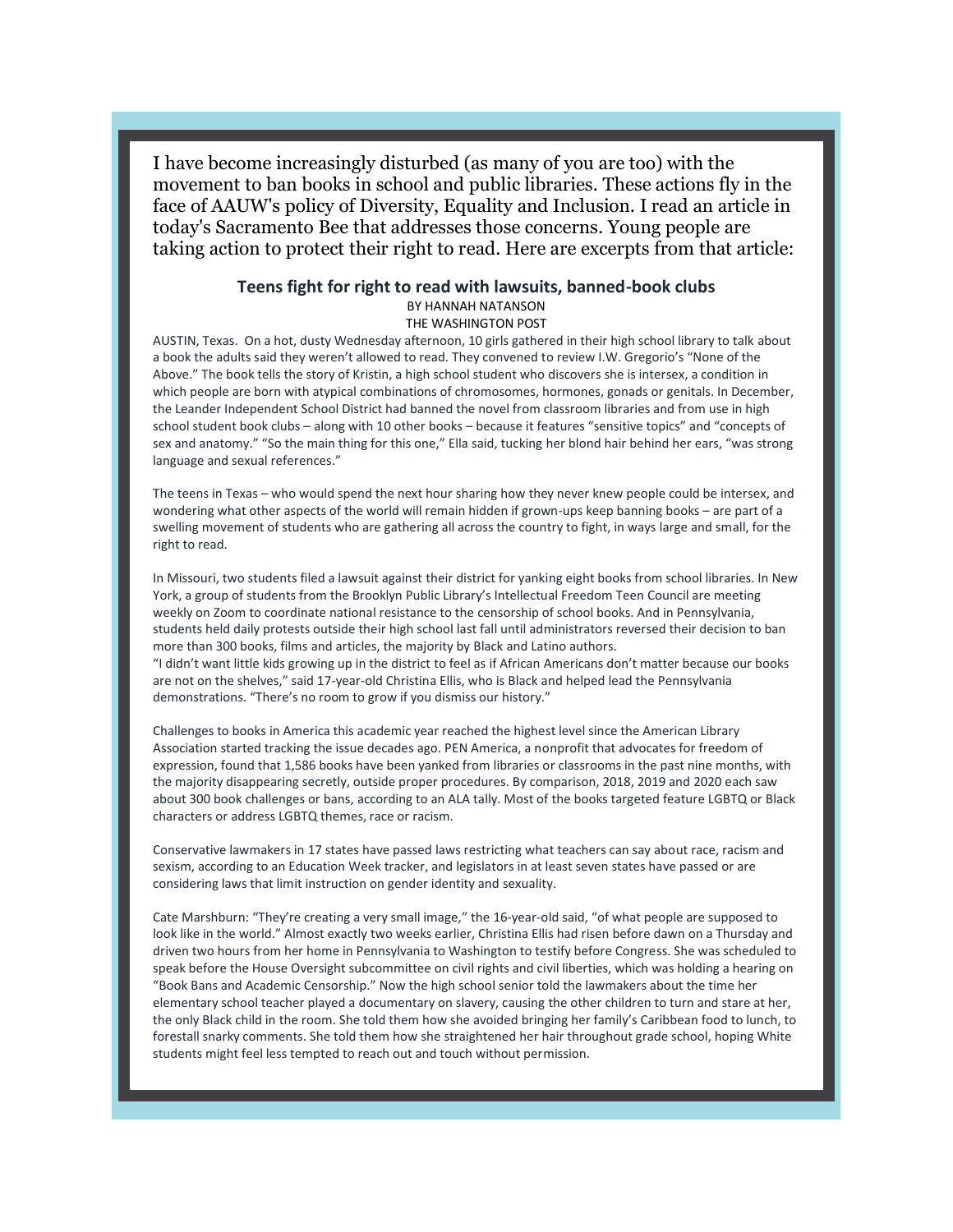"Books that highlight our differences and teach others to respect diversity are crucial," Ellis said. "This would decrease bullying and judgmental stares."

In Missouri, meanwhile, the American Civil Liberties Union filed a lawsuit in February on behalf of two student plaintiffs seeking to reverse book bans in the Wentzville School District. The ACLU charges in its lawsuit that district officials are infringing on students' "First Amendment right to be free from official conduct that was intended to suppress the ideas and viewpoints expressed in the Banned Books." The lawsuit notes that many of the banned books are authored by or feature people of color and LGBTQ individuals, and "engage their readers with a diversity of ideas and minority viewpoints."

One student recalled seeing a racial epithet scrawled on school bathroom walls, uttered in school hallways and hissed at him on the basketball court. He said this will never stop if other students – his district is more than 80 percent white – do not learn to see African Americans as people just like themselves.

"The more we hide this stuff from people, keep it down and muffled, nothing is going to change," he said.

### **FAITH IN CHANGE**

Hope for change is what inspired 16-year-old Raisa Islam, a South Asian and Muslim high school junior in New York City, to join the Brooklyn Public Library's Intellectual Freedom Teen Council.The council, formed last year, meets once a week on a video call to plan ways students can combat book removals. Early ideas include a newsletter offering a list of tips and resources, Raisa said. The library is also offering a free digital membership, granting access to its 350,000 e-books, to any American age 13 to 21.

Raisa said she will never forget how reading Angie Thomas's "The Hate U Give" helped her process an incident in which a white man, biking past her on the street, yelled out a profanity. Raisa, at the time 14, was walking home wearing a hijab. By reading Thomas's book, Raisa said, she came to believe that the man harassed her because he was scared of what he did not understand – the religion of Islam. If the man had grown up reading about all kinds of people and faiths, she believes, he wouldn't have been so afraid.

\*\*\*\*\*\*\*\*\*\*\*\*\*\*\*\*\*\*\*\*\*\*\*\*\*\*\*\*\*\*\*\*\*\*\*\*\*\*\*\*\*\*\*\*\*\*\*\*\*\*\*\*\*\*\*\*\*\*\*\*\*\*\*\*\*\*\*\*\*\*\*\*\*\*\*\*\*\*\*\*\*\*\*\*\*\*

**\*\*\*\*\*\*\*\*\*\*\*\*\*\*\*\*\*\*\*\*\*\*\*\*\*\*\*\*\*\*\*\*\*\*\*\*\*\*\*\*\*\*\*\*\*\*\*\*\*\*\*\*\*\*\*\*\*\*\*\*\*\*\*\*\*\*\*\*\*\*\*\*\*\*\*\*\*\*\*\*\*\*\*\*\*\***

*From the Sacramento Bee May 22, 2022*



"To pull books from a school library because of the discomfort they create in adults is a recipe for disaster. It erodes the trust young people have in the adults in their lives and

**Meg Medina** 

pushes them to secrecy. It undermines the studied opinion of professional librarians and educators. It supports a false idea that there is one version of life that is acceptable. And, it denigrates the work of authors who are brave enough to name experiences that are difficult and real."

Freedom to Read Foundation